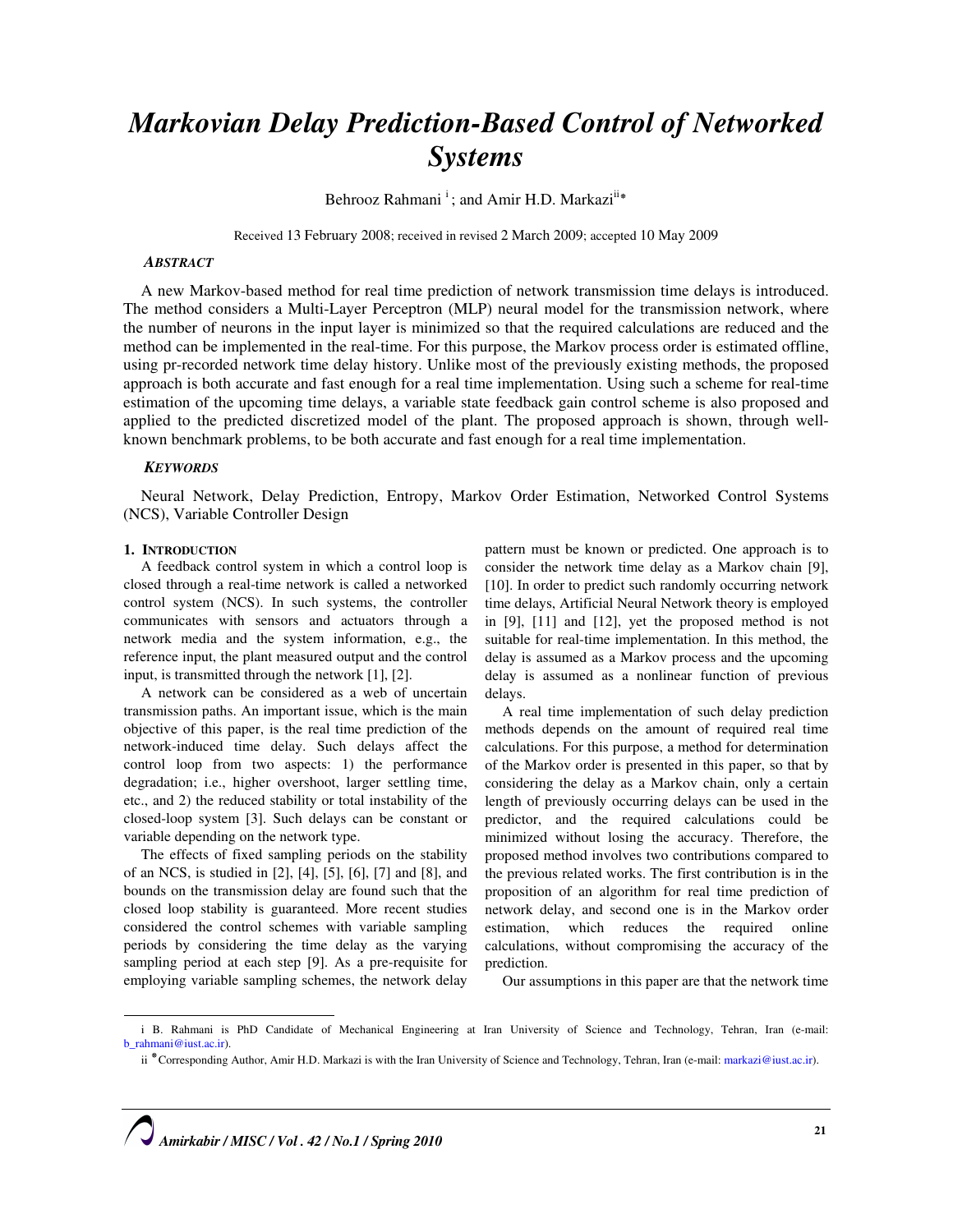delay is 1) a Markov chain, i.e., it can be essentially predicted based on the previously occurred time delays, 2) is bounded, 3) is Gaussian [13], and 4) is a weekly stationary process. 5) The networks packet loss is not considered.

In the sequel, some discussion about a Markov process and its order estimation is provided, and some relevant results from the neural network methodology are discussed shortly. Then, the proposed algorithm for prediction of the network delay is developed. Moreover, a novel control algorithm is proposed for such systems working based on these predicted delays. Finally, the performance of the prediction and control algorithms are shown by practical simulation studies.

## 2. MARKOV PROCESS

A Markov chain of order L (or a Markov chain with memory length L) is defined when

$$
p(x_n | x_{n-1}, x_{n-2}, \dots, x_0) = p(x_n | x_{n-1}, x_{n-2}, \dots, x_{n-L})
$$
 (1)

for all n  $[15]$ ,  $[16]$ . Here,  $p($ ), denotes the conditional probability density function and the set  $\{..., x_n, x_{n-1}, x_{n-2},...,x_1, x_0, x_{-1}, x_{-2},...\}$  is considered as a discrete random process. Estimation of the order of such random process means to find the memory length of the process, L, such that the above conditional probability density functions do not change significantly as  $L$  is increased. In the following section a method for estimating the order of a Markov process is discussed.

#### A. Markov Order Estimation

In this section based on the idea first proposed in [17], a measure for the memory length of a Gaussian random process is derived, which turns out to be a simple and effective metric for the purpose of Markov order estimation. As mentioned previously, the order of a Markov process can be determined by finding L such that the conditional probability density function, right hand of Equation 1, does not change significantly as L is increased [15], [16], [17] and [18]. One measure of this change is the Kullback-Leibler divergence that measures the distance between two probability density functions; i.e., the distance between both sides of Equation 1. Such a metric can be considered as a performance index that shows the accuracy of approximating a Gaussian random process by an L-th order Markov chain. Since, often, the left hand side of Equation 1 is not available, the distance between  $p(x_n | x_{n-1}, x_{n-2},..., x_{n-L})$  and  $p(x_n | x_{n-1})$  can be defined as [17]

$$
d = \int p(x_n, x_{n-1}, x_{n-2}, ..., x_{n-L})
$$
  
 
$$
\times \left( \log \frac{p(x_n | x_{n-1}, x_{n-2}, ..., x_{n-L})}{p(x_n | x_{n-1})} \right) dx_n dx_{n-1} ... dx_{n-L}
$$
 (2)

Using the Bayesian theorem, Equation 2 can be written as

$$
d = \int p(x_n, x_{n-1}, x_{n-2}, \dots, x_{n-L})
$$
  
\n
$$
\left( \log \frac{p(x_n, x_{n-2}, \dots, x_{n-L}|x_{n-1})}{p(x_n|x_{n-1}) p(x_{n-2}, \dots, x_{n-L}|x_{n-1})} \right) dx_n dx_{n-1} \dots dx_{n-L}
$$
 (3)

which is equal to the mutual information between the present sample,  $x_n$ , and the L-1 samples prior to the immediate previous sample,  $x_n$ , provided that the immediate previous sample is available, i.e.,

$$
d = I(x_n; x_{n-2}, x_{n-3}, \dots, x_{n-L}|x_{n-1}). \tag{4}
$$

This value can be normalized by unconditional mutual information,  $I(x_n; x_{n-1}, x_{n-2}, x_{n-3},..., x_{n-L})$ . The obtained value can be considered as the discrepancy between the first and the L-th order conditional probability density functions of a random process, i.e.,

$$
D = \frac{d}{I(x_n; x_{n-1}, x_{n-2}, x_{n-3}, \dots, x_{n-L})} = \frac{I(x_n; x_{n-2}, x_{n-3}, \dots, x_{n-L}|x_{n-1})}{I(x_n; x_{n-1}, x_{n-2}, x_{n-3}, \dots, x_{n-L})}
$$
(5)

Also it can be proved that [18]

$$
I(x_n; x_{n-2}, x_{n-3},...,x_{n-L}|x_{n-1}) =
$$
  
\n
$$
I(x_n; x_{n-1}, x_{n-2}, x_{n-3},...,x_{n-L}) - I(x_n; x_{n-1})
$$
  
\nthen. (6)

$$
D = 1 - \frac{I(x_n; x_{n-1})}{I(x_n; x_{n-1}, x_{n-2}, x_{n-3}, \dots, x_{n-L})}
$$
(7)

Equation 7 represents the relative information loss due to the approximation of the process by a first order Markov process compared to that of the L-th order ones. Then it can be used as an index for estimating the order of a Markov process: converging D as L is increased shows that the mutual information between the present symbol and the symbols prior to L-1 are negligible; in other words, these symbols do not have any information about the present symbol. Therefore, the order of the discussed Markov process is L. In the following section, this formula is applied to a Gaussian random process and a simple formula is derived for this case.

#### B. Gaussian Random Process Implementation

For a Gaussian, zero-mean, random process, the joint probability density function, is given by [16]

$$
p_{x}(x) = \frac{1}{\sqrt{(2\pi)^{n} \det(C_{n})}} \exp\left(-\frac{1}{2}X^{T}C_{n}^{-1}X\right)
$$
(8)

where,  $X = \begin{bmatrix} x_1 & x_2 & \dots & x_n \end{bmatrix}$ ; T denotes the matrix transpose and  $C_n$  is the  $n \times n$  covariance matrix of X.

It is well known [18] that the mutual information,  $I(x, y)$ , is equal to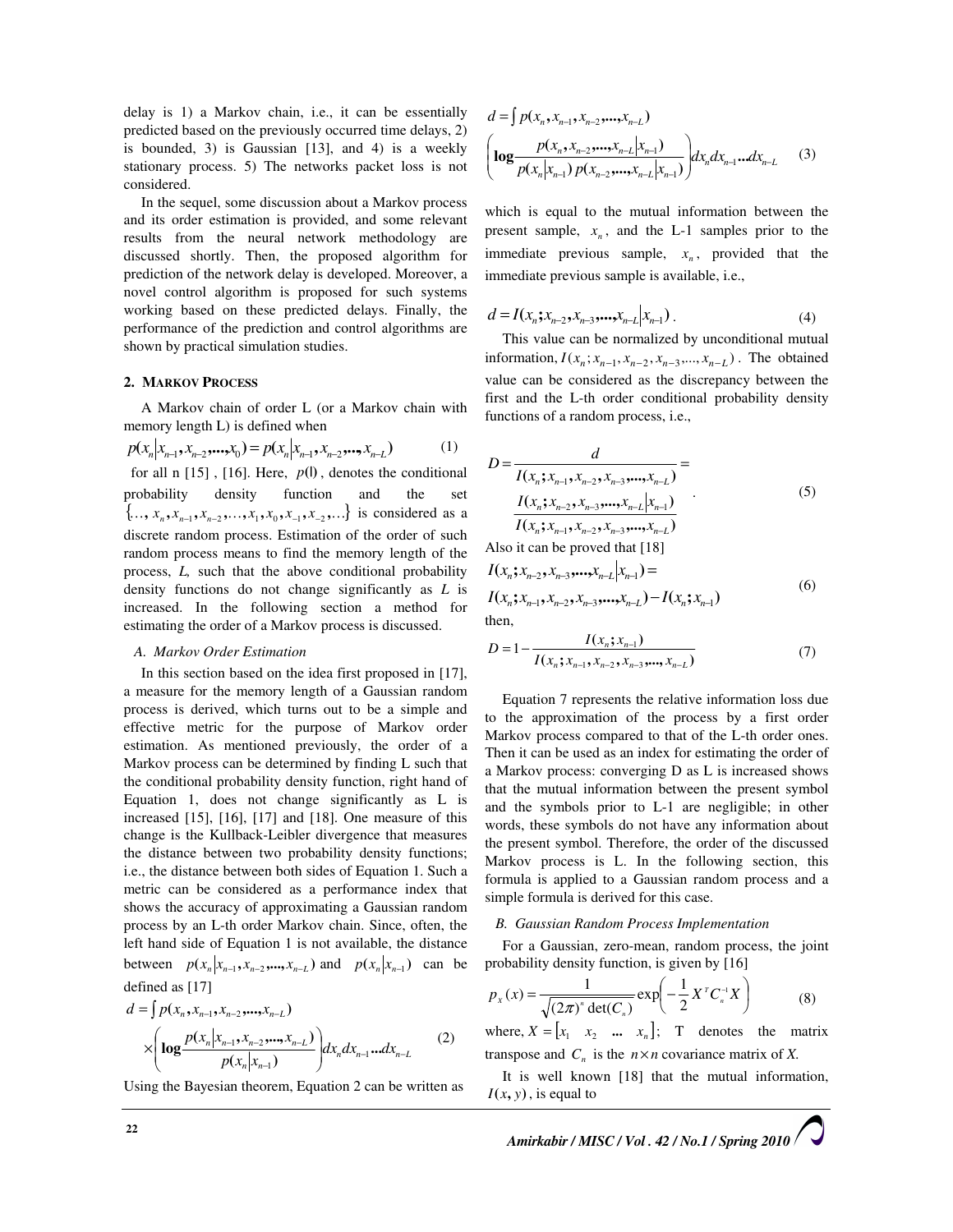$$
I(x, y) = H(x) - H(x|y) = H(x) + H(y) - H(x, y)
$$
 (9)

where  $H(x)$  is the differential entropy ([15] and [16]), which for a Gaussian process is equal to

$$
H(x_{n-1}, x_{n-2}, x_{n-3},..., x_{n-L}) = \frac{1}{2} \ln(2\pi e)^L \Delta_{(n-1, n-L)}
$$
(10)

$$
I(x_n; x_{n-1}, x_{n-2}, x_{n-3},..., x_{n-L}) = H(x_n)
$$
  
+ 
$$
H(x_{n-1}, x_{n-2},..., x_{n-L}) - H(x_n, x_{n-1}, x_{n-2},..., x_{n-L})
$$
 (11)

That is,

$$
I(x_n; x_{n-1}, x_{n-2}, x_{n-3},..., x_{n-L}) = \frac{1}{2} \ln \sigma^2 2\pi e
$$
  
+ 
$$
\frac{1}{2} \ln(2\pi e)^L \Delta_{(n-1,n-L)} - \frac{1}{2} \ln(2\pi e)^{L+1} \Delta_{(n,n-L)}
$$
(12)

where  $\Delta_{(n-1,n-L)} = \det(\text{cov}(x_{n-1},...,x_{n-L}))$  and

 $\Delta_{(n,n-L)} = \det(\text{cov}(x_n, x_{n-1},..., x_{n-L}))$ . Finally, Equation 12 can be written as

$$
I(x_n; x_{n-1}, x_{n-2}, x_{n-3}, ..., x_{n-L}) = \frac{1}{2} \ln \left( \frac{\sigma^2 \Delta_{(n-1,n-L)}}{\Delta_{(n,n-L)}} \right)
$$
(13)

and

$$
I(x_n; x_{n-1}) = \frac{1}{2} \ln \left( \frac{\sigma^4}{\Delta_{(n,n-1)}} \right)
$$
 (14)

Equation 7 can now be simplified as

$$
D = 1 - \frac{\ln\left(\frac{\sigma^4}{\Delta_{(n,n-1)}}\right)}{\ln\left(\frac{\sigma^2 \Delta_{(n-1,n-L)}}{\Delta_{(n,n-L)}}\right)}
$$
(15)

Equation 15 can be employed to determine the order of the delay as a Markov chain, L. For this reason, the obtained delay time history is assumed to be Gaussian and it is shifted such that its mean becomes zero. After that, Equation 15 is utilized to calculate D, and, hence, the order of the Markov process is determined, such that by increasing L, D increases only slightly.

#### 3. THE PROPOSED NETWORK DELAY PREDICTOR

Network delay prediction can be performed using various neural network supervising models, such as a Feed-Forward, multi layer perceptron (MLP) neural network. In this paper, the focus is on the Levenberg-Marquardt algorithm that is a Hessian-based algorithm for nonlinear least squares optimization [14]. It is one of the most accurate algorithms for function approximation problems. In this section, the proposed delay predictor is developed.

#### A. Neural Network Delay Predictor

Neglecting the measurement time delay, the sum of the sensor-to-controller and controller-to-actuator time delays can be considered as the total instantaneous time delay of the network. Such a time delay can be computed using the time stamp attached to the signal, which is received by the actuator at every sampling instant. Suppose that the sampled output of the plant is sent at time  $K_0$ , and received by the actuator at  $K_0 + \tau_{sc} + \tau_{ca}$ , where  $\tau_{sc}$  and  $\tau_{\alpha}$  denote the network feedback and forward time delays, respectively. Neglecting the computational time delay, the total time delay of the loop can be calculated by comparing such time values. The prediction procedure is carried out in two steps: first, a neural network model comprised of L inputs, one hidden layer of L neurons and one output layer with one neuron is devised, as the primary delay predictor (Figure 2). In this scheme, the current delay is assumed to be a nonlinear function of L previous delays, where, L is estimated as proposed in the previous section. Due to possible large changes in the network traffic condition, the time delay prediction made by this model may involve some errors. To overcome such a difficulty, a neural network modifier is utilized, in which the expected bounds on the time delay, obtained from the network delay history, is decided.

This prediction procedure can be summarized as follows:

- 1. The delay time history of a typical network is obtained by offline observations; in a TCP/IP network, e.g., this can be obtained by using the "ping" command between the two internet nodes.
- 2. Expected upper and lower bounds on the network delay are calculated from the history.
- 3. The procedure of Section 2 is employed to determine the order of the delay, L, assuming a Markov chain.
- 4. The proposed neural network MLP model is initialized, i.e., initial values for weights and biases are assigned.
- 5. The neural predictor is trained offline using the Levenberg-Marquardt algorithm.
- 6. Using the L most recent time delays the next upcoming time delay is estimated.
- 7. If the predicted delay turns out to be larger/smaller than the upper/lower bounds, respectively, it is replaced by the corresponding bound.
- 8. This actual value of the current delay is compared with the predicted one and the difference is included as the L-th entry of the vector of the L recent prediction errors, and the next prediction error is assumed to be the average of the entries of this vector.
- 9. The upcoming estimated delay is modified by adding the predicted error to the predicted delay.
- 10. Simulation studies reveal that if the network delay

Amirkabir / MISC / Vol . 42 / No.1 / Spring 2010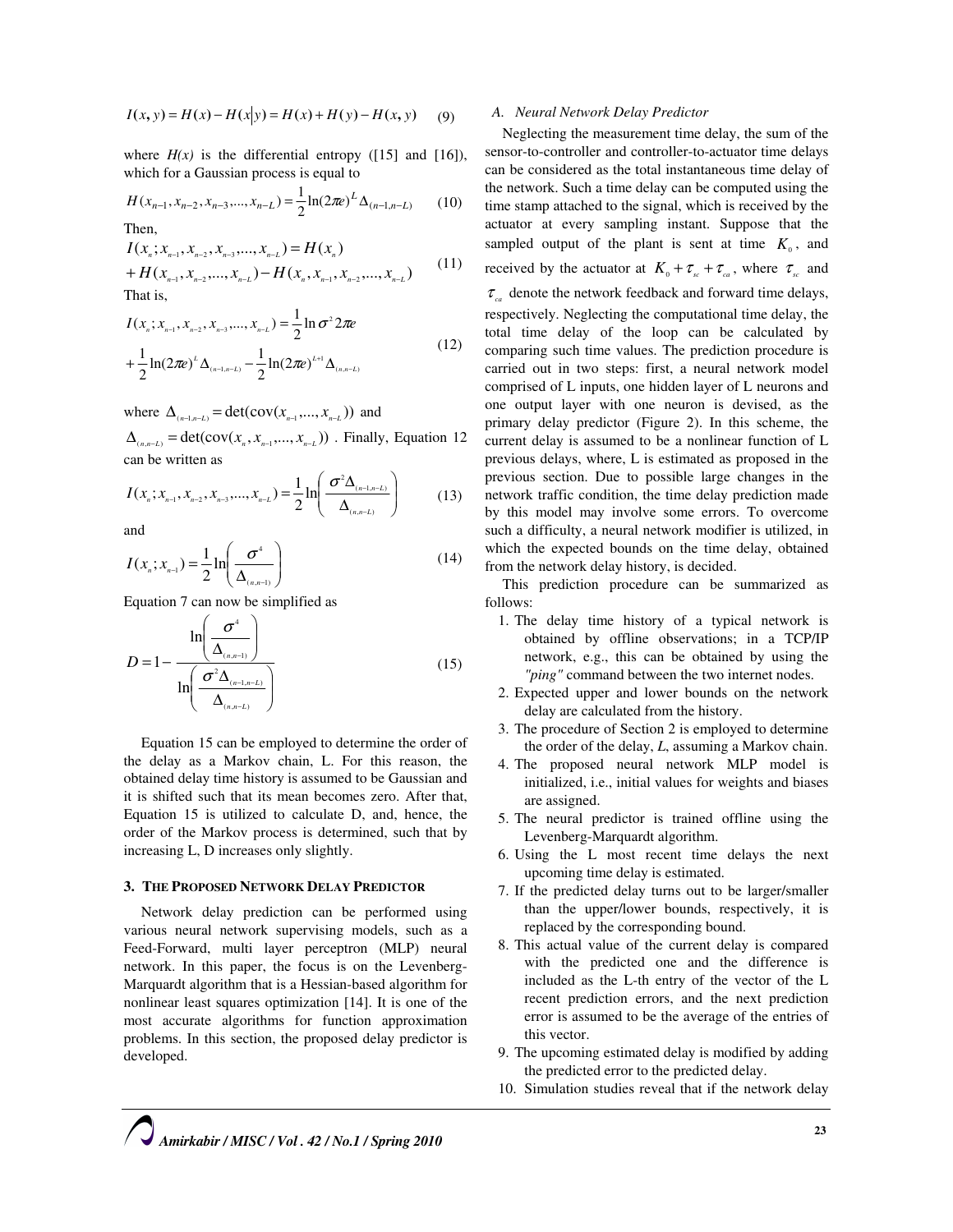variations are bounded, Gaussian and weekly stationary, then a rather accurate prediction can be expected.

## 4. VARIABLE SAMPLING PERIOD CONTROL **SCHEME**

While, in a high bandwidth network, it is possible to implement a discrete-time control system using a fixed continuous-time state feedback gain, yet this may not be useful when the network traffic is high and a sufficiently fast sampling may not be guaranteed. The rationale behind the variable sampling control scheme can be stated as follows: Suppose, at the outset of every sampling instant, the upcoming network delay can be predicted approximately. Then, it makes sense to select the next sampling period equal to the predicted time delay. By discretizing the continuous time model of the plant, a suitable controller, e.g., a state feedback gain, can then be designed for application during the next sampling interval.

It must be noted that, with a state feedback controller, which is a memory-less controller, the sensor-tocontroller and the controller-to-actuator time delays have the same effects on the control loop, hence, they can be added up, and compensated by an overall time advance in the control algorithm. For this purpose, the network time delay prediction method proposed in Section 3, can be used for an estimation of the required time advance in issuing the control input for the plant. In the following, a novel control method is proposed which can tangibly compensate the instability due to the network delay.

#### A. Modeling and Control Methodology

Consider a continuous-time model of a multi-input multi-output (MIMO), linear time-invariant system with a constant time delay,  $\tau$ , i.e.,  $\dot{x}(t) = Ax(t) + Bu(t - \tau)$ 

 $y = Cx$ ,

where  $x(t) \in R^n$ ,  $u(t) \in R^m$ ,  $y(t) \in R^l$ ,  $A \in R^{n \times n}$ ,  $B \in R^{n \times m}$ , and  $C \in R^{1 \times n}$ . The time response for the discrete-time model of this system, during the k-th sampling interval can be expressed as [19]

$$
x(kT + T) = e^{AT}x(kT) + \int_0^T e^{AT}Bu(kT + T - \eta - \tau)d\eta
$$
 (17)

It can be shown that if the delay is larger than one sampling period, the value of states depends on the several recent weighted inputs, and the control problem becomes more difficult.

Here, a new simplifying approach, in the case of large delay for modeling of an NCS is proposed. It is devised that at the outset of the  $k$ -th sampling instant, the next sampling period is set equal to the predicted time delay, i.e.,  $T_k = \tau$ . Such an assumption becomes more realistic, when the sensor is assumed event driven, i.e., where the plant output is sampled only when new data reaches to the actuator. For this case, it can be shown that the discrete model can be simplified as

$$
x_{k+1} = \Phi_k x_k + \Gamma_k u_{k-1},
$$
\n(18)

where  $\Phi_k = \Phi(T_k) = e^{AT_k}$  and  $\Gamma_k = \Gamma(T_k) = \int_0^{T_k} e^{AT_k} B d\eta$ 

Using the assumption of state feedback and zero input disturbance and sensor noise, the next upcoming plants state vector can be predicted:

$$
\hat{x}_k = x_k = \Phi(T_{k-1})x_{k-1} + \Gamma(T_{k-1})u_{k-1}
$$
\n(19)

Clearly,  $\Phi_k$  and  $\Gamma_k$  depend on  $T_k$ ; hence, the control input,  $u_k$ , at the k-th sampling instant, can be updated according to the following state-feedback law:

$$
u_k = -K_{T_k} \hat{x}_k = -K_{T_k} x_k \tag{1}
$$

(16) where  $K_{T_k}$  is the controller gain calculated using pole placement or LQR techniques according with the updated sampling period,  $T_k$ .

The block diagram of the proposed control algorithm, together with the neural on-line time delay predictor is summarized in Figure 1.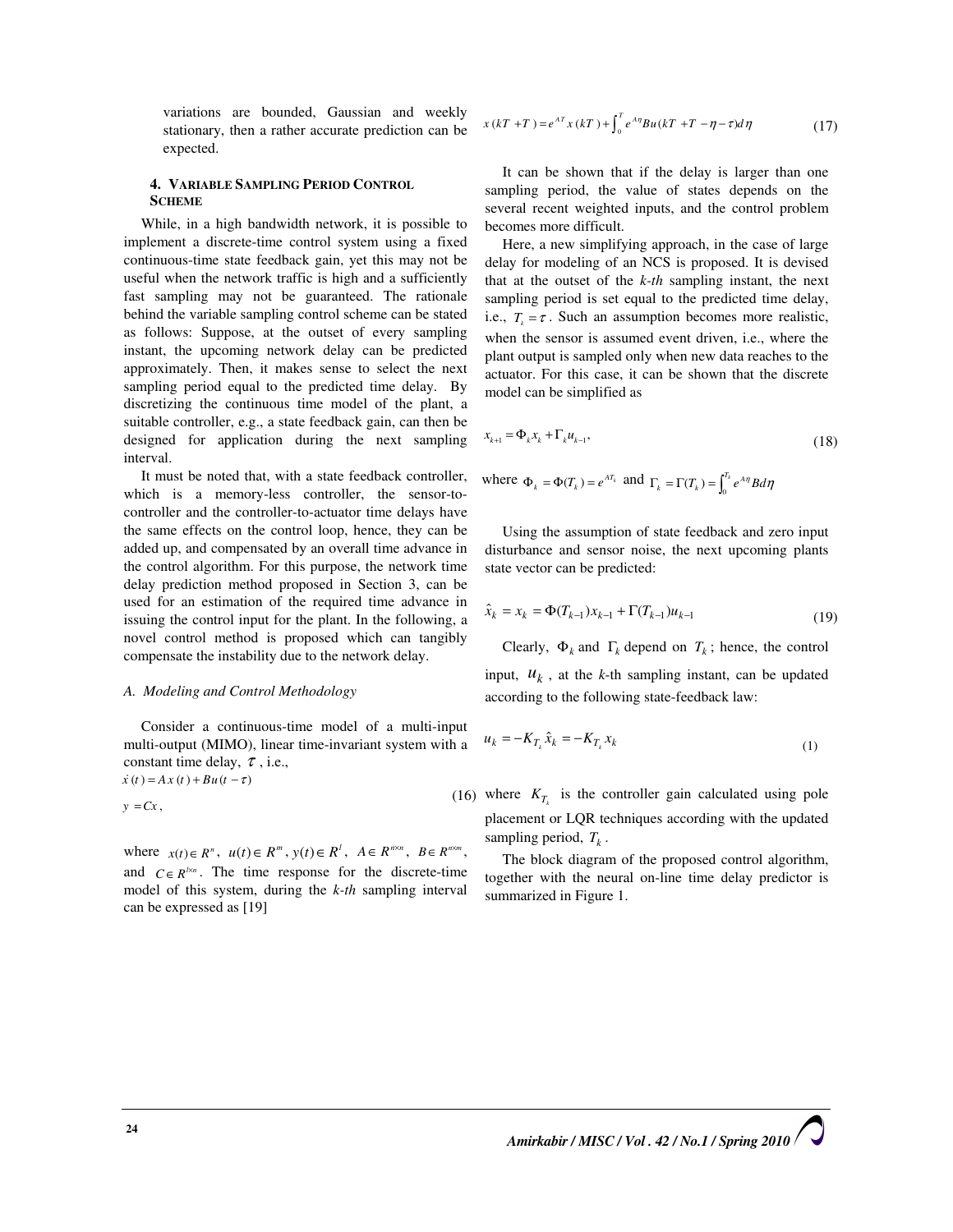

Figure 1. The proposed delay prediction algorithm for networked control systems.

## 5. NUMERICAL EXAMPLES

## A. Example: Evaluating the Neural Based Delay Predictor

In order to evaluate the effectiveness of the proposed delay prediction algorithm, an internet delay history is captured and used. In this simulation, the ping command was used to obtain the Round Trip Time (RTT) between a PC in our laboratory (at the Iran University of Science and Technology) as the controlled plant and the server of www.google.com as the central controller. RTT is the total time needed to transmit a signal over a network up to a destination and back and can be considered as the total delay time for transmit, receive and service times. Therefore, it is a measure of the total delay of the network in both forward and backward channels, i.e., total delay of the control loop for the illustrated case study. The histogram and the plot of this data are shown in Figure 3 and Figure 4. Using this history, the proposed approach in Section 2 is employed to estimate the order of the network delay as a Markov chain, namely L. As shown in Figure 5, it is evident that the order of the process turns out to be 4. Then, the expected upper and lower bounds on the network delay were calculated and the proposed neural predictor with the specified number of the input-output neurons was trained offline by the Levenberg-Marquardt algorithm using the MATLAB/Neural Network Toolbox. Then, for each time step, the latest L most recently occurred time delays were used to predict the next upcoming time delay. If the predicted delay turned out to be larger or smaller than the upper or lower bounds, respectively, it is replaced by the corresponding bound obtained previously. After the reception of the next sample by the controller, in the next time instant, the actual value of the occurred delay of the previous sample was computed and was compared with the predicted ones. Therefore, the difference is the prediction error considered as the L-th entry of the vector of the L most recent prediction errors, and the next prediction error was assumed to be the average of the entries of this vector. Finally, the upcoming predicted delay was modified by adding the predicted error to the predicted delay. This procedure was carried out in each sampling period to ensure an accurate prediction.

The predicted delays and the really occurred values are shown in Figure 6. The estimation error history is shown in Figure 7, with a maximum of just less than 8%.

Amirkabir / MISC / Vol . 42 / No.1 / Spring 2010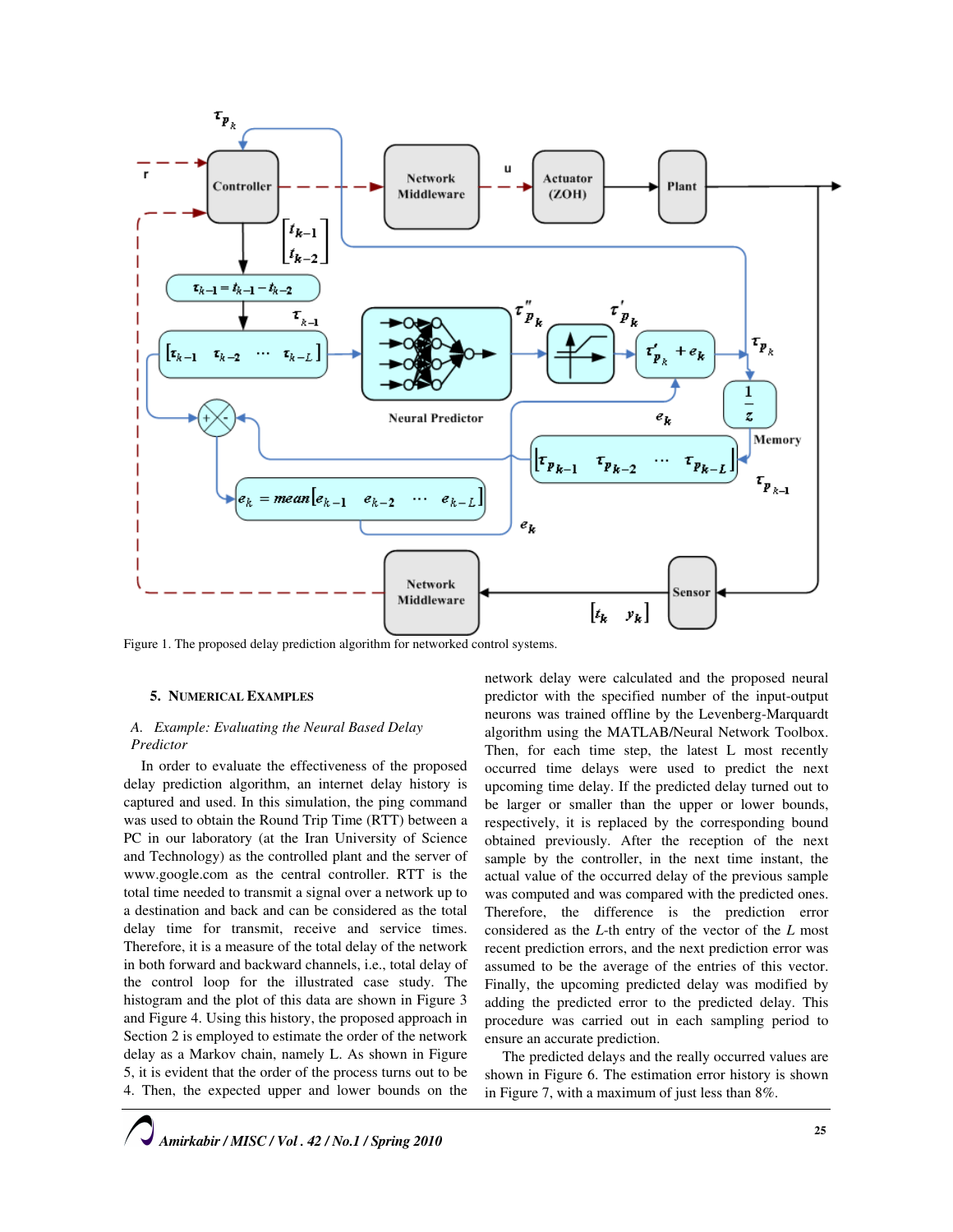Using  $L$  as the number hidden neurons provides sufficient degree of freedom for the learning process, so that an accurate prediction of the time delay becomes possible. Simulations studies reveal that using less than L number of hidden neurons, reduces the accuracy significantly, while more than L hidden neurons provides insignificant improvement in the final results. Therefore, for minimizing the computation time, while keeping the desired accuracy, L neurons are considered in the hidden layer (Figure 2).



Figure 2. Neural Network model.



Figure 3. Histogram of the delay of a typical communicational network.



Figure 4. Plot of the delay of a typical communicational network vs. data packet number.



Figure 5. Delay order Estimation.



Figure 6. The predicted and real delay vs. data packet number.



Figure 7. Error of the delay prediction algorithm in seconds using the MLP neural model with modifier vs. data packet number.

In order to assess the effectiveness of the proposed approach, its performance is compared with three of the other existing methods, namely, the Recursive Error Prediction Algorithm (REPA) [12], the Radial Basis Function (RBF) [11] and the simple MLP method [9]. Figure 8 demonstrates the prediction delay error obtained by application of these methods to a particular off-line recorded time delay history. Simulation studies show that, with all the studied methods, lower number of input layer neurons results in larger errors in the prediction, in particular, when the number of inputs is selected to be less than the Markov order of the process. Furthermore, comparison of such prediction methods reveals the superiority of the proposed adaptive method in predicting the near future upcoming network time delays.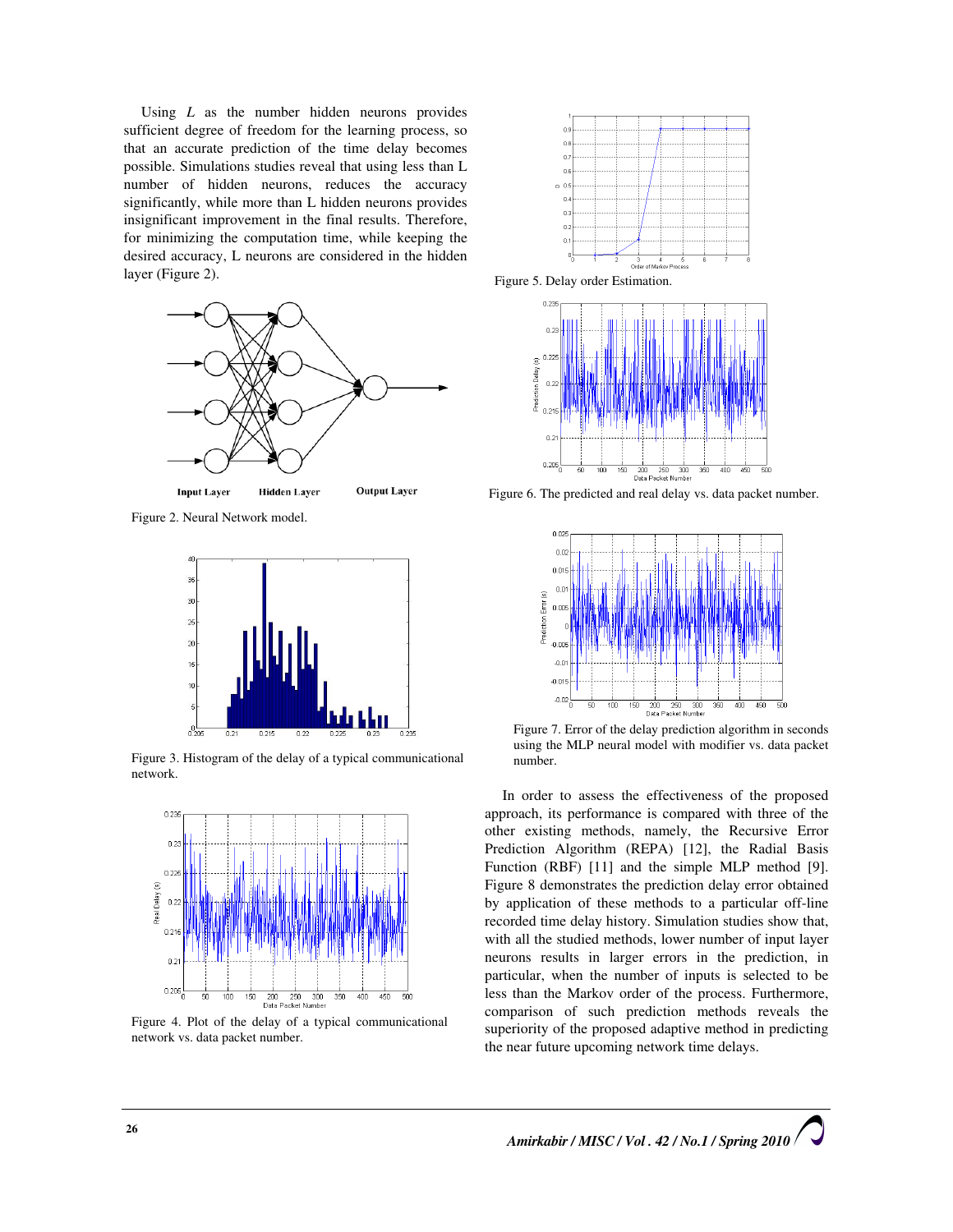

Figure 8. Mean prediction error with various methods versus the number of inputs.

# B. Example: Variable Prediction Based Control Algorithm

The unstable batch reactor [20] is a coupled two-input, two-output NCS. In the second example, digital networked control of this MIMO plant is discussed:

$$
\dot{x}(t) = \begin{bmatrix} 1.38 & -0.2077 & 6.715 & -5.676 \\ -0.5814 & -4.29 & 0 & 0.675 \\ 1.067 & 4.273 & -6.654 & 5.893 \\ 0.048 & 4.273 & 1.343 & -2.104 \end{bmatrix} x(t)
$$

$$
+ \begin{bmatrix} 0 & 0 \\ 5.679 & 0 \\ 1.136 & -3.146 \\ 1.136 & 0 \end{bmatrix} u(t)
$$

Since the eigenvalues of the systems matrix are  $[1.99 \quad 0.064 \quad -5.057 \quad -8.67]$ , the reactor is unstable. Assuming an ideal zero-delay network, and using the Linear Quadratic Regulator (LQR) to design the state feedback controller, the response of the continuously closed loop controlled system, and under an initial condition of  $x_0 = \begin{bmatrix} 1 & -1 & 0.5 & 0.5 \end{bmatrix}^T$  is shown in Figure 9. Now, a network with the delay pattern similar to the pattern shown in Figure 4 is used to transferring the control signals and the proposed control method is applied to this networked system. The closed-loop response of the new system, illustrated in Figure 10, demonstrates the exceptional effectiveness of the proposed algorithm, compared to the ideal response of Figure 9.



Figure 9. Closed-loop response with a fixed control gain through an ideal zero-delay network under an initial condition of  $[1 \ -1 \ 0.5 \ 0.5]^T$ .



Figure 10. Closed-loop (initial state) response with the proposed variable gain method through a real network under an initial condition of  $\begin{bmatrix} 1 & -1 & 0.5 & 0.5 \end{bmatrix}^T$ .